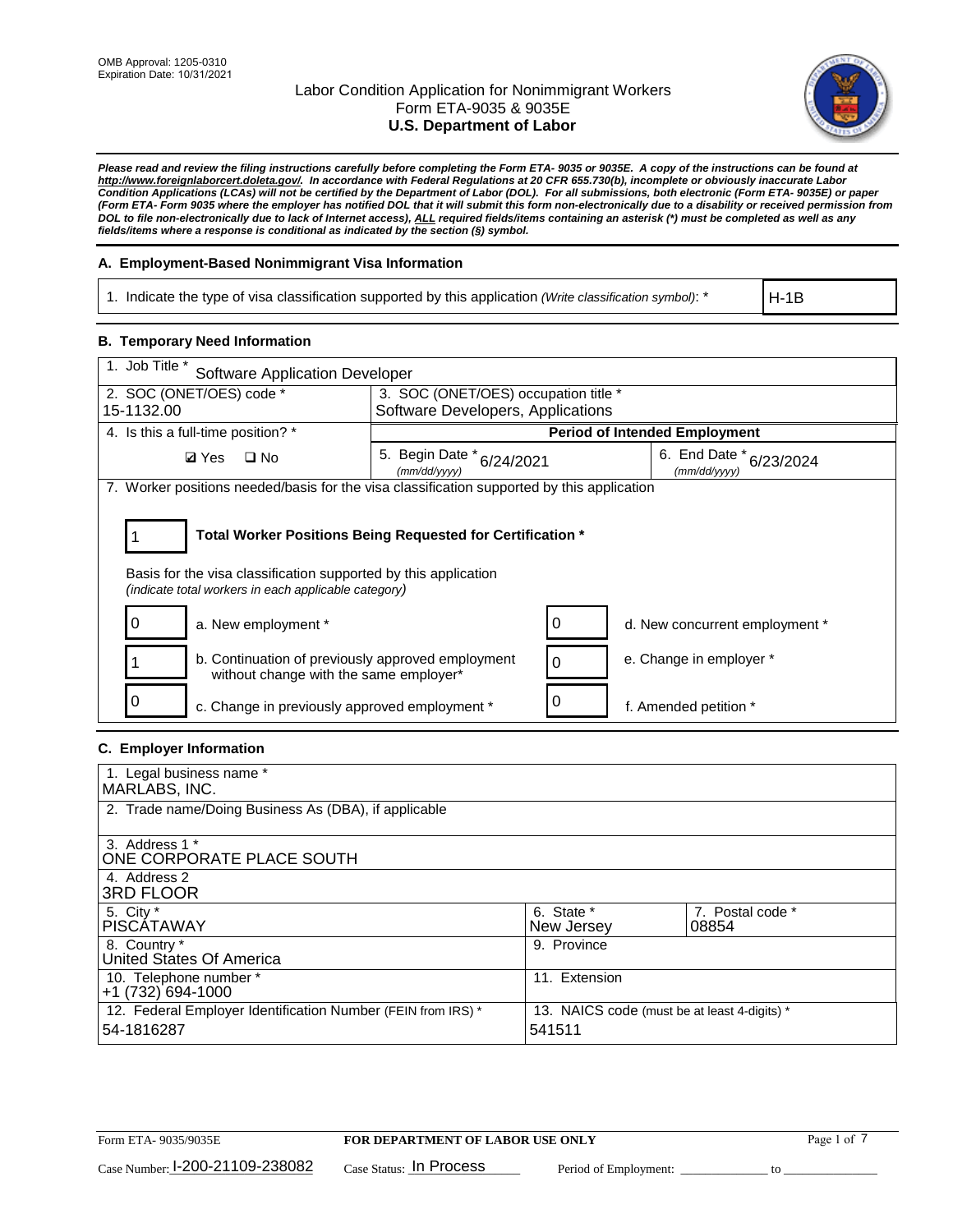

## **D. Employer Point of Contact Information**

**Important Note**: The information contained in this Section must be that of an employee of the employer who is authorized to act on behalf of the employer in labor certification matters. The information in this Section must be different from the agent or attorney information listed in Section E, unless the attorney is an employee of the employer.

| 1. Contact's last (family) name *               | 2. First (given) name * |                          | 3. Middle name(s)         |
|-------------------------------------------------|-------------------------|--------------------------|---------------------------|
| Vidyadharan, Esq                                | Sanjay                  |                          |                           |
| 4. Contact's job title *<br>Chief Legal Officer |                         |                          |                           |
| 5. Address 1 *<br>One Corporate Place South     |                         |                          |                           |
| 6. Address 2<br><b>Third Floor</b>              |                         |                          |                           |
| 7. City $*$<br>Piscataway                       |                         | 8. State *<br>New Jersey | 9. Postal code *<br>08854 |
| 10. Country *<br>United States Of America       |                         | 11. Province             |                           |
| 12. Telephone number *                          | Extension<br>13.        | 14. E-Mail address       |                           |
| +1 (732) 694-1000                               |                         | sanjay@marlabs.com       |                           |

# **E. Attorney or Agent Information (If applicable)**

**Important Note**: The employer authorizes the attorney or agent identified in this section to act on its behalf in connection with the filing of this application.

| 1. Is the employer represented by an attorney or agent in the filing of this application? *<br>If "Yes," complete the remainder of Section E below. |                         |              |                               |                   | $\square$ Yes                                        | <b>ØNo</b> |
|-----------------------------------------------------------------------------------------------------------------------------------------------------|-------------------------|--------------|-------------------------------|-------------------|------------------------------------------------------|------------|
| 2. Attorney or Agent's last (family) name §                                                                                                         | 3. First (given) name § |              |                               | 4. Middle name(s) |                                                      |            |
| 5. Address 1 §                                                                                                                                      |                         |              |                               |                   |                                                      |            |
| 6. Address 2                                                                                                                                        |                         |              |                               |                   |                                                      |            |
| 7. City §                                                                                                                                           |                         | 8. State §   |                               |                   | 9. Postal code §                                     |            |
| 10. Country §                                                                                                                                       |                         | 11. Province |                               |                   |                                                      |            |
| 12. Telephone number §                                                                                                                              | 13. Extension           |              | 14. E-Mail address            |                   |                                                      |            |
| 15. Law firm/Business name §                                                                                                                        |                         |              | 16. Law firm/Business FEIN §  |                   |                                                      |            |
| 17. State Bar number (only if attorney) §                                                                                                           |                         |              | standing (only if attorney) § |                   | 18. State of highest court where attorney is in good |            |
| 19. Name of the highest State court where attorney is in good standing (only if attorney) §                                                         |                         |              |                               |                   |                                                      |            |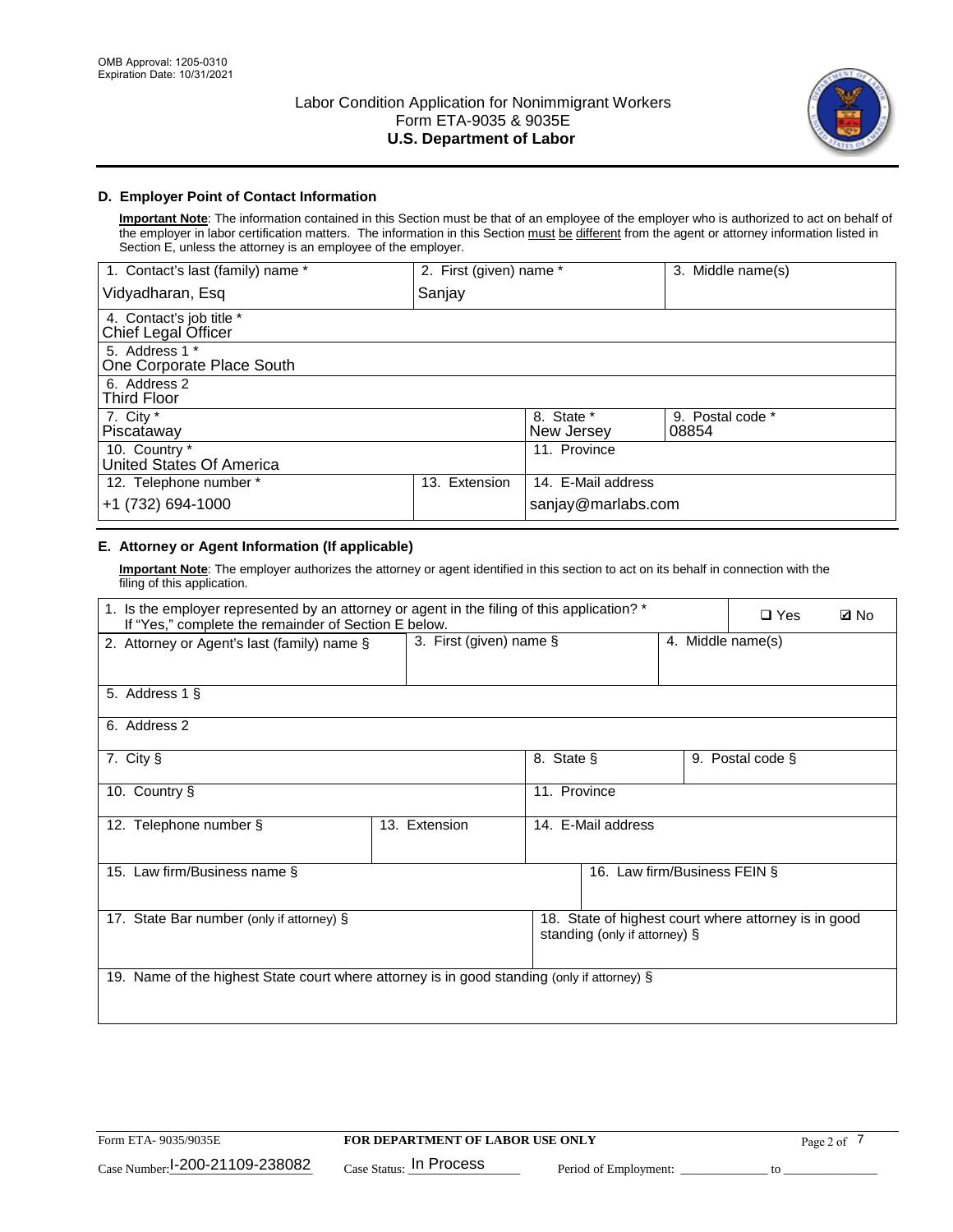

#### **F. Employment and Wage Information**

**Important Note**: The employer must define the intended place(s) of employment with as much geographic specificity as possible. Each intended place(s) of employment listed below must be the worksite or physical location where the work will actually be performed and cannot be a P.O. Box. The employer must identify all intended places of employment, including those of short duration, on the LCA. 20 CFR 655.730(c)(5). If the employer is submitting this form non-electronically and the work is expected to be performed in more than one location, an attachment must be submitted in order to complete this section. An employer has the option to use either a single Form ETA-9035/9035E or multiple forms to disclose all intended places of employment. If the employer has more than ten (10) intended places of employment at the time of filing this application, the employer must file as many additional LCAs as are necessary to list all intended places of employment. See the form instructions for further information about identifying all intended places of employment.

#### a.*Place of Employment Information* 1

|                                                                              | 1. Enter the estimated number of workers that will perform work at this place of employment under<br>the LCA.*                 |  | 1                                        |                      |                          |              |  |
|------------------------------------------------------------------------------|--------------------------------------------------------------------------------------------------------------------------------|--|------------------------------------------|----------------------|--------------------------|--------------|--|
|                                                                              | 2. Indicate whether the worker(s) subject to this LCA will be placed with a secondary entity at this<br>place of employment. * |  |                                          |                      | <b>Ø</b> Yes             | $\square$ No |  |
|                                                                              | 3. If "Yes" to question 2, provide the legal business name of the secondary entity. §                                          |  |                                          |                      |                          |              |  |
|                                                                              | WALMART                                                                                                                        |  |                                          |                      |                          |              |  |
|                                                                              | 4. Address 1 *<br>860 W CALIFORNIA AVE                                                                                         |  |                                          |                      |                          |              |  |
|                                                                              | 5. Address 2                                                                                                                   |  |                                          |                      |                          |              |  |
| 6. City $*$                                                                  | SUNNYVALE                                                                                                                      |  | 7. County *<br>Santa Clara               |                      |                          |              |  |
|                                                                              | 8. State/District/Territory *<br>9. Postal code *<br>California<br>94086                                                       |  |                                          |                      |                          |              |  |
| 10. Wage Rate Paid to Nonimmigrant Workers *<br>10a. Per: (Choose only one)* |                                                                                                                                |  |                                          |                      |                          |              |  |
|                                                                              | □ Hour □ Week □ Bi-Weekly □ Month ☑ Year<br>From* \$120600 00<br>To: $$$                                                       |  |                                          |                      |                          |              |  |
|                                                                              | 11. Prevailing Wage Rate *<br>11a. Per: (Choose only one)*                                                                     |  |                                          |                      |                          |              |  |
|                                                                              | 120578 00<br>$\mathbb{S}$                                                                                                      |  | □ Hour □ Week □ Bi-Weekly □ Month 回 Year |                      |                          |              |  |
|                                                                              | Questions 12-14. Identify the source used for the prevailing wage (PW) (check and fully complete only one): *                  |  |                                          |                      |                          |              |  |
| 12.                                                                          | A Prevailing Wage Determination (PWD) issued by the Department of Labor                                                        |  |                                          |                      | a. PWD tracking number § |              |  |
| 13.<br>$\mathbf{v}$                                                          | A PW obtained independently from the Occupational Employment Statistics (OES) Program                                          |  |                                          |                      |                          |              |  |
|                                                                              | a. Wage Level (check one): §                                                                                                   |  |                                          | b. Source Year §     |                          |              |  |
|                                                                              | ☑ ⊪<br>$\square$ $\square$<br>$\Box$ IV<br>$\Box$ N/A<br>□⊥                                                                    |  |                                          | 7/1/2020 - 6/30/2021 |                          |              |  |
| 14.                                                                          | A PW obtained using another legitimate source (other than OES) or an independent authoritative source                          |  |                                          |                      |                          |              |  |
|                                                                              | a. Source Type (check one): §                                                                                                  |  |                                          | b. Source Year §     |                          |              |  |
|                                                                              | $\Box$ CBA<br>$\Box$ DBA<br>$\square$ SCA<br>$\Box$ Other/ PW Survey                                                           |  |                                          |                      |                          |              |  |
|                                                                              | c. If responded "Other/ PW Survey" in question 14.a, enter the name of the survey producer or publisher §                      |  |                                          |                      |                          |              |  |
|                                                                              |                                                                                                                                |  |                                          |                      |                          |              |  |
|                                                                              | d. If responded "Other/ PW Survey" in question 14.a, enter the title or name of the PW survey §                                |  |                                          |                      |                          |              |  |
|                                                                              |                                                                                                                                |  |                                          |                      |                          |              |  |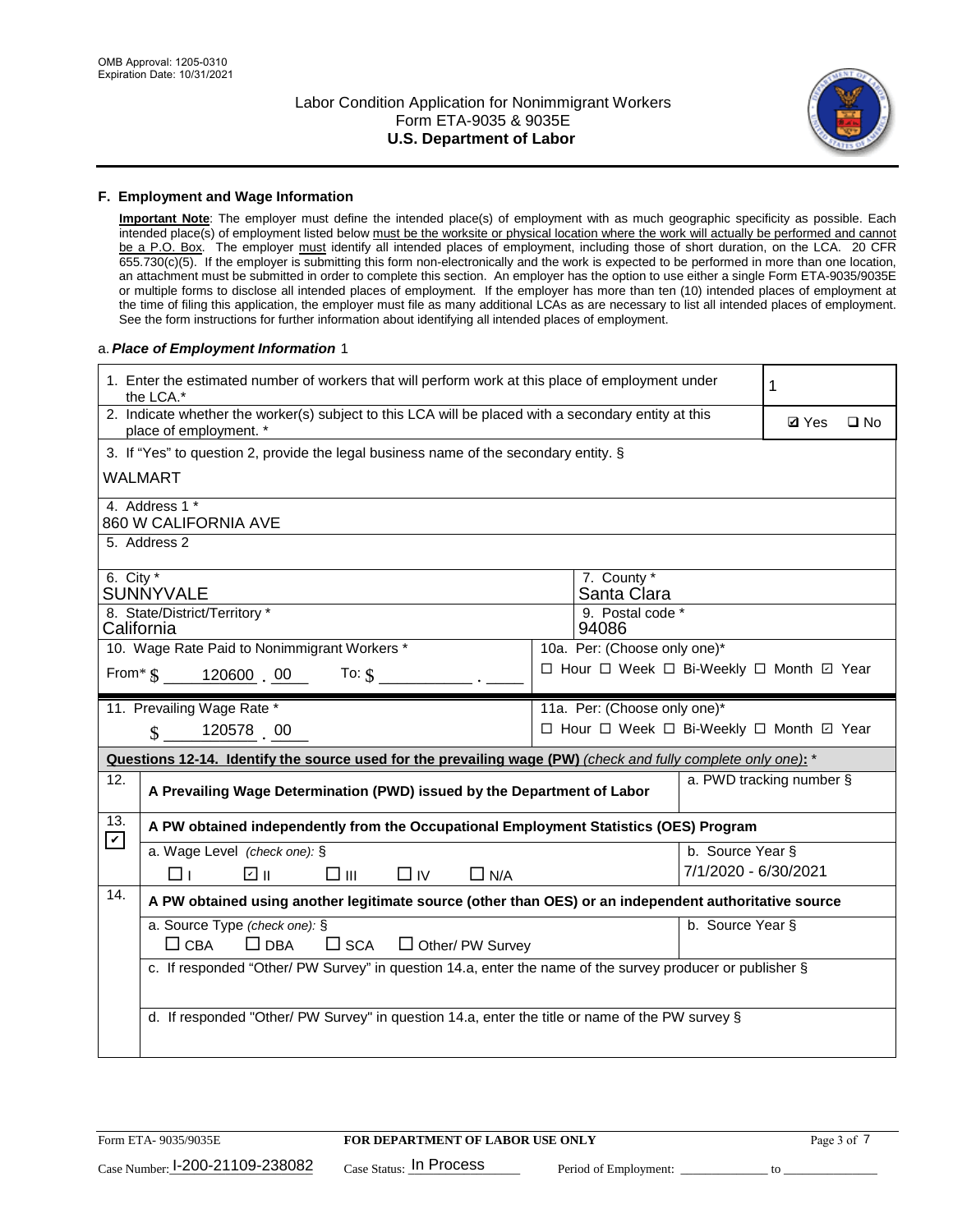

## **G. Employer Labor Condition Statements**

! *Important Note:* In order for your application to be processed, you MUST read Section G of the Form ETA-9035CP - General Instructions for the 9035 & 9035E under the heading "Employer Labor Condition Statements" and agree to all four (4) labor condition statements summarized below:

- (1) **Wages:** The employer shall pay nonimmigrant workers at least the prevailing wage or the employer's actual wage, whichever is higher, and pay for non-productive time. The employer shall offer nonimmigrant workers benefits and eligibility for benefits provided as compensation for services on the same basis as the employer offers to U.S. workers. The employer shall not make deductions to recoup a business expense(s) of the employer including attorney fees and other costs connected to the performance of H-1B, H-1B1, or E-3 program functions which are required to be performed by the employer. This includes expenses related to the preparation and filing of this LCA and related visa petition information. 20 CFR 655.731;
- (2) **Working Conditions:** The employer shall provide working conditions for nonimmigrants which will not adversely affect the working conditions of workers similarly employed. The employer's obligation regarding working conditions shall extend for the duration of the validity period of the certified LCA or the period during which the worker(s) working pursuant to this LCA is employed by the employer, whichever is longer. 20 CFR 655.732;
- (3) **Strike, Lockout, or Work Stoppage:** At the time of filing this LCA, the employer is not involved in a strike, lockout, or work stoppage in the course of a labor dispute in the occupational classification in the area(s) of intended employment. The employer will notify the Department of Labor within 3 days of the occurrence of a strike or lockout in the occupation, and in that event the LCA will not be used to support a petition filing with the U.S. Citizenship and Immigration Services (USCIS) until the DOL Employment and Training Administration (ETA) determines that the strike or lockout has ended. 20 CFR 655.733; and
- (4) **Notice:** Notice of the LCA filing was provided no more than 30 days before the filing of this LCA or will be provided on the day this LCA is filed to the bargaining representative in the occupation and area of intended employment, or if there is no bargaining representative, to workers in the occupation at the place(s) of employment either by electronic or physical posting. This notice was or will be posted for a total period of 10 days, except that if employees are provided individual direct notice by e-mail, notification need only be given once. A copy of the notice documentation will be maintained in the employer's public access file. A copy of this LCA will be provided to each nonimmigrant worker employed pursuant to the LCA. The employer shall, no later than the date the worker(s) report to work at the place(s) of employment, provide a signed copy of the certified LCA to the worker(s) working pursuant to this LCA. 20 CFR 655.734.

1. **I have read and agree to** Labor Condition Statements 1, 2, 3, and 4 above and as fully explained in Section G of the Form ETA-9035CP – General Instructions for the 9035 & 9035E and the Department's regulations at 20 CFR 655 Subpart H. \*

**Ø**Yes ロNo

### **H. Additional Employer Labor Condition Statements –H-1B Employers ONLY**

!**Important Note***:* In order for your H-1B application to be processed, you MUST read Section H – Subsection 1 of the Form ETA 9035CP – General Instructions for the 9035 & 9035E under the heading "Additional Employer Labor Condition Statements" and answer the questions below.

#### *a. Subsection 1*

| 1. At the time of filing this LCA, is the employer H-1B dependent? §                                                                                                                                                                                               | ⊡ Yes      | $\Box$ No |              |  |
|--------------------------------------------------------------------------------------------------------------------------------------------------------------------------------------------------------------------------------------------------------------------|------------|-----------|--------------|--|
| 2. At the time of filing this LCA, is the employer a willful violator? $\S$                                                                                                                                                                                        |            |           | ⊡ No         |  |
| 3. If "Yes" is marked in questions H.1 and/or H.2, you must answer "Yes" or "No" regarding<br>whether the employer will use this application ONLY to support H-1B petitions or extensions of<br>status for exempt H-1B nonimmigrant workers? §                     |            |           | $\Box$ No    |  |
| 4. If "Yes" is marked in question H.3, identify the statutory basis for the<br>□ \$60,000 or higher annual wage<br>exemption of the H-1B nonimmigrant workers associated with this<br>$\Box$ Master's Degree or higher in related specialty<br>$\Box$ Both<br>LCA. |            |           |              |  |
| H-1B Dependent or Willful Violator Employers -Master's Degree or Higher Exemptions ONLY                                                                                                                                                                            |            |           |              |  |
| 5. Indicate whether a completed Appendix A is attached to this LCA covering any H-1B<br>nonimmigrant worker for whom the statutory exemption will be based <b>ONLY</b> on attainment of a<br>Master's Degree or higher in related specialty. §                     | $\Box$ Yes | ⊡ No      | <b>D</b> N/A |  |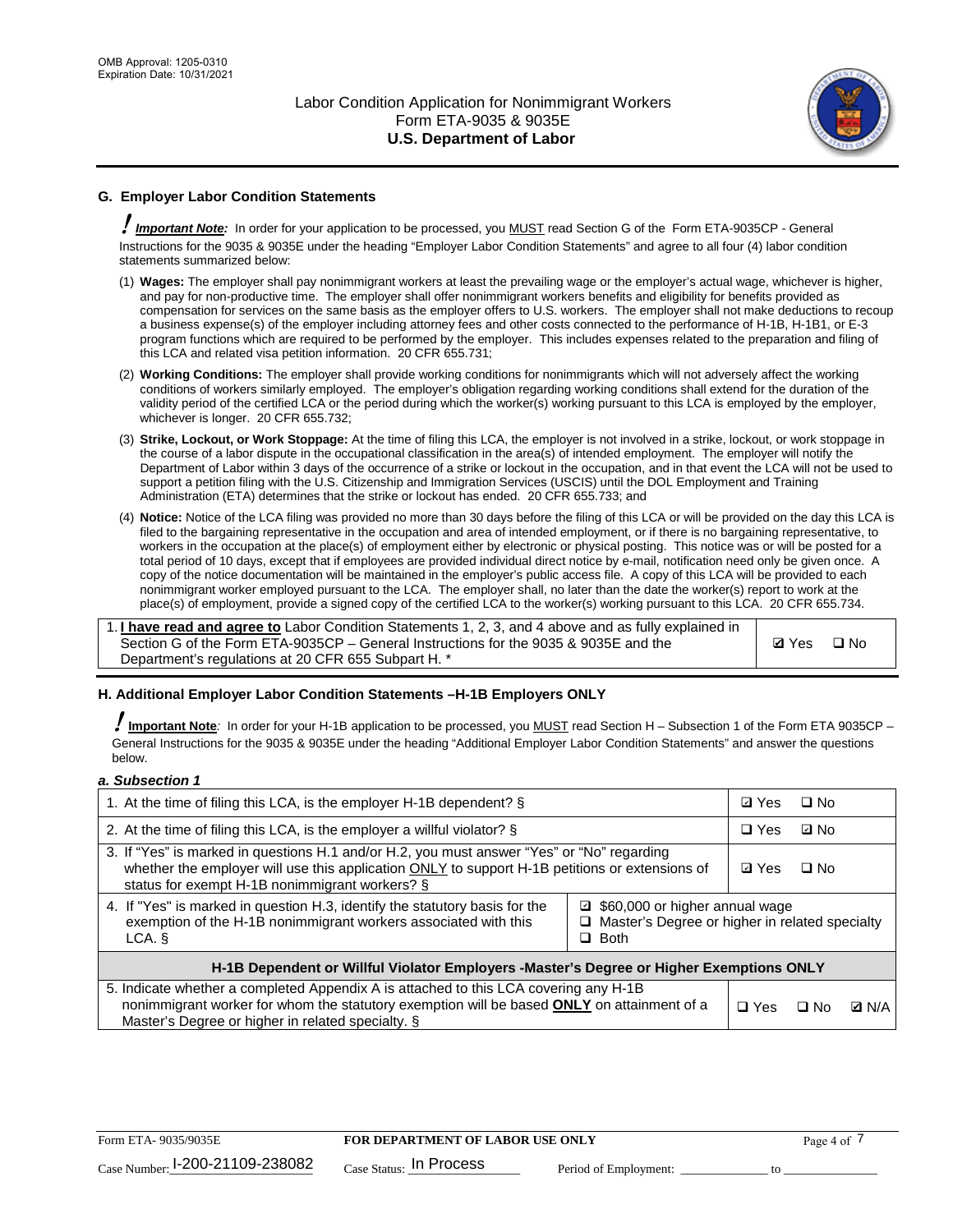

**If you marked "Yes" to questions H.a.1 (H-1B dependent) and/or H.a.2 (H-1B willful violator) and "No" to question H.a.3 (exempt H-1B nonimmigrant workers), you MUST read Section H – Subsection 2 of the Form ETA 9035CP – General Instructions for the 9035 & 9035E under the heading "Additional Employer Labor Condition Statements" and indicate your agreement to all three (3) additional statements summarized below.**

#### *b. Subsection 2*

- A. **Displacement:** An H-1B dependent or willful violator employer is prohibited from displacing a U.S. worker in its own workforce within the period beginning 90 days before and ending 90 days after the date of filing of the visa petition. 20 CFR 655.738(c);
- B. **Secondary Displacement:** An H-1B dependent or willful violator employer is prohibited from placing an H-1B nonimmigrant worker(s) with another/secondary employer where there are indicia of an employment relationship between the nonimmigrant worker(s) and that other/secondary employer (thus possibly affecting the jobs of U.S. workers employed by that other employer), unless and until the employer subject to this LCA makes the inquiries and/or receives the information set forth in 20 CFR 655.738(d)(5) concerning that other/secondary employer's displacement of similarly employed U.S. workers in its workforce within the period beginning 90 days before and ending 90 days after the date of such placement. 20 CFR 655.738(d). Even if the required inquiry of the secondary employer is made, the H-1B dependent or willful violator employer will be subject to a finding of a violation of the secondary displacement prohibition if the secondary employer, in fact, displaces any U.S. worker(s) during the applicable time period; and
- C. **Recruitment and Hiring:** Prior to filing this LCA or any petition or request for extension of status for nonimmigrant worker(s) supported by this LCA, the H-1B dependent or willful violator employer must take good faith steps to recruit U.S. workers for the job(s) using procedures that meet industry-wide standards and offer compensation that is at least as great as the required wage to be paid to the nonimmigrant worker(s) pursuant to 20 CFR 655.731(a). The employer must offer the job(s) to any U.S. worker who applies and is equally or better qualified for the job than the nonimmigrant worker. 20 CFR 655.739.

| 6. I have read and agree to Additional Employer Labor Condition Statements A, B, and C above and |       |           |
|--------------------------------------------------------------------------------------------------|-------|-----------|
| as fully explained in Section H – Subsections 1 and 2 of the Form ETA 9035CP – General           | □ Yes | $\Box$ No |
| Instructions for the 9035 & 9035E and the Department's regulations at 20 CFR 655 Subpart H. §    |       |           |

### **I. Public Disclosure Information**

! **Important Note***:* You must select one or both of the options listed in this Section.

| 1. Public disclosure information in the United States will be kept at: * |  |  |  |  |  |  |  |
|--------------------------------------------------------------------------|--|--|--|--|--|--|--|
|--------------------------------------------------------------------------|--|--|--|--|--|--|--|

**sqrt** Employer's principal place of business □ Place of employment

### **J. Notice of Obligations**

A. Upon receipt of the certified LCA, the employer must take the following actions:

- o Print and sign a hard copy of the LCA if filing electronically (20 CFR 655.730(c)(3));<br>
Maintain the original signed and certified LCA in the employer's files (20 CFR 655.7
- Maintain the original signed and certified LCA in the employer's files (20 CFR 655.705(c)(2); 20 CFR 655.730(c)(3); and 20 CFR 655.760); and
- o Make a copy of the LCA, as well as necessary supporting documentation required by the Department of Labor regulations, available for public examination in a public access file at the employer's principal place of business in the U.S. or at the place of employment within one working day after the date on which the LCA is filed with the Department of Labor (20 CFR 655.705(c)(2) and 20 CFR 655.760).
- B. The employer must develop sufficient documentation to meet its burden of proof with respect to the validity of the statements made in its LCA and the accuracy of information provided, in the event that such statement or information is challenged (20 CFR 655.705(c)(5) and 20 CFR 655.700(d)(4)(iv)).
- C. The employer must make this LCA, supporting documentation, and other records available to officials of the Department of Labor upon request during any investigation under the Immigration and Nationality Act (20 CFR 655.760 and 20 CFR Subpart I).

*I declare under penalty of perjury that I have read and reviewed this application and that to the best of my knowledge, the*  information contained therein is true and accurate. I understand that to knowingly furnish materially false information in the *preparation of this form and any supplement thereto or to aid, abet, or counsel another to do so is a federal offense punishable by fines, imprisonment, or both (18 U.S.C. 2, 1001,1546,1621).*

| 1. Last (family) name of hiring or designated official *   2. First (given) name of hiring or designated official *   3. Middle initial §<br>Vidyadharan | Saniav           |  |
|----------------------------------------------------------------------------------------------------------------------------------------------------------|------------------|--|
| 4. Hiring or designated official title *<br>Chief Legal Officer                                                                                          |                  |  |
| 5. Signature *                                                                                                                                           | 6. Date signed * |  |

| Form ETA-9035/9035E                         | FOR DEPARTMENT OF LABOR USE ONLY   | Page 5 of 7           |  |
|---------------------------------------------|------------------------------------|-----------------------|--|
| $_{\text{Case Number:}}$ I-200-21109-238082 | $_{\rm Case~S status:}$ In Process | Period of Employment: |  |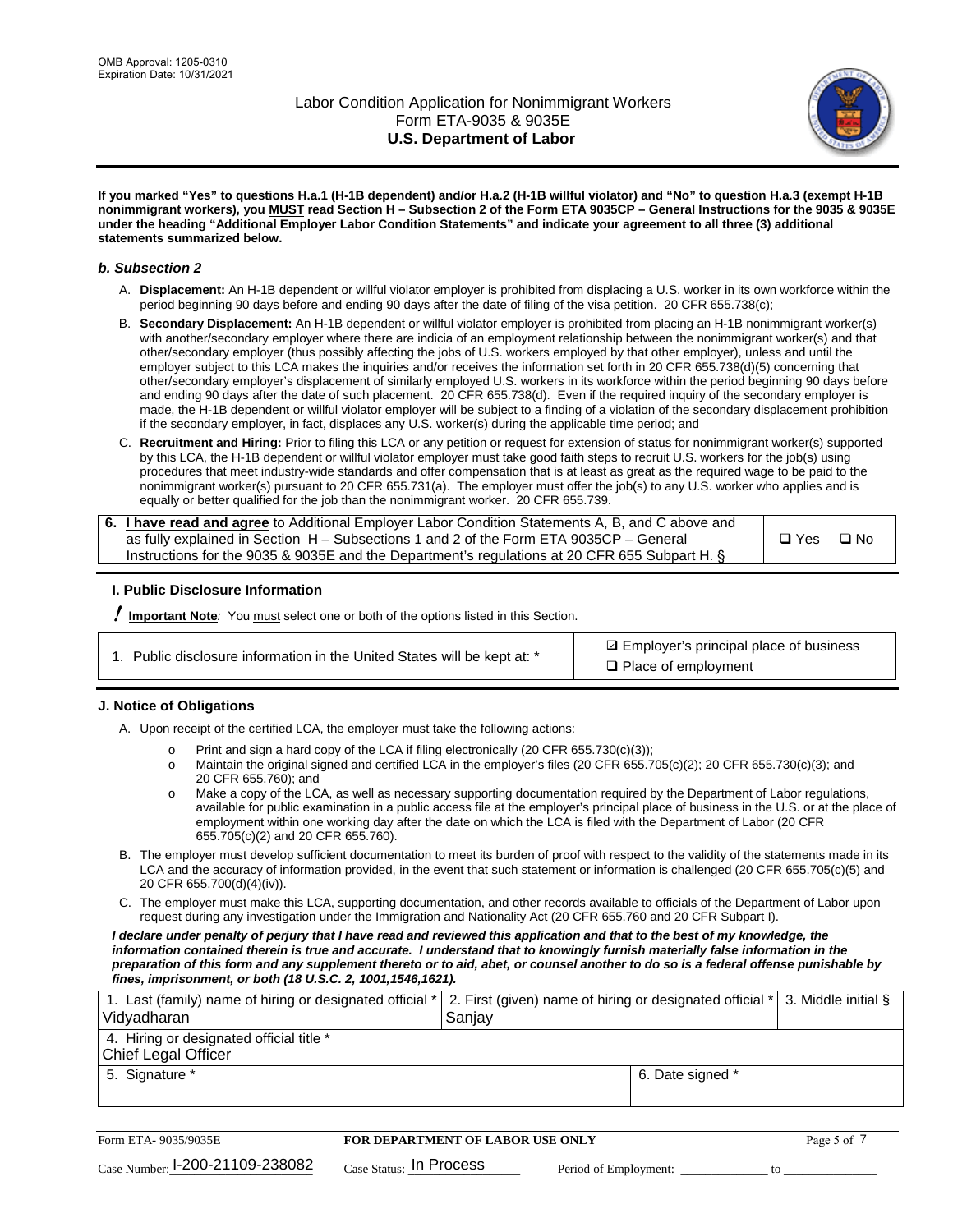

## **K. LCA Preparer**

**Important Note**: Complete this section if the preparer of this LCA is a person other than the one identified in either Section D (employer point of contact) or E (attorney or agent) of this application.

| 1. Last (family) name $\S$                                                                   | 2. First (given) name §                                                                                                                                                                                                        | 3. Middle initial                |
|----------------------------------------------------------------------------------------------|--------------------------------------------------------------------------------------------------------------------------------------------------------------------------------------------------------------------------------|----------------------------------|
| Complido                                                                                     | Marilou                                                                                                                                                                                                                        |                                  |
| 4. Firm/Business name §                                                                      |                                                                                                                                                                                                                                |                                  |
| Marlabs, Inc.                                                                                |                                                                                                                                                                                                                                |                                  |
| 5. E-Mail address §<br>marilou@marlabs.com                                                   |                                                                                                                                                                                                                                |                                  |
| L. U.S. Government Agency Use (ONLY)                                                         |                                                                                                                                                                                                                                |                                  |
| By virtue of the signature below, the Department of Labor hereby acknowledges the following: |                                                                                                                                                                                                                                |                                  |
|                                                                                              | to the contract of the contract of the contract of the contract of the contract of the contract of the contract of the contract of the contract of the contract of the contract of the contract of the contract of the contrac |                                  |
| Department of Labor, Office of Foreign Labor Certification                                   |                                                                                                                                                                                                                                | Certification Date (date signed) |
| 1-200-21109-238082                                                                           | In Process                                                                                                                                                                                                                     |                                  |

\_\_\_\_\_\_\_\_\_\_\_\_\_\_\_\_\_\_\_\_\_\_\_\_\_\_\_\_\_\_\_\_\_\_\_\_\_\_\_\_\_\_\_\_\_\_ \_\_\_\_\_\_\_\_\_\_\_\_\_\_\_\_\_\_\_\_\_\_\_\_\_\_\_\_\_\_

Case number **Case Status** Case Status **Case Status** 

*The Department of Labor is not the guarantor of the accuracy, truthfulness, or adequacy of a certified LCA.*

### **M. Signature Notification and Complaints**

The signatures and dates signed on this form will not be filled out when electronically submitting to the Department of Labor for processing, but **MUST** be complete when submitting non-electronically. If the application is submitted electronically, any resulting certification **MUST** be signed *immediately upon receipt* from DOL before it can be submitted to USCIS for final processing.

Complaints alleging misrepresentation of material facts in the LCA and/or failure to comply with the terms of the LCA may be filed using the WH-4 Form with any office of the Wage and Hour Division, U.S. Department of Labor. A listing of the Wage and Hour Division offices can be obtained at www.dol.gov/whd. Complaints alleging failure to offer employment to an equally or better qualified U.S. worker, or an employer's misrepresentation regarding such offer(s) of employment, may be filed with the U.S. Department of Justice, Civil Rights Division, Immigrant and Employee Rights Section, 950 Pennsylvania Avenue, NW, # IER, NYA 9000, Washington, DC, 20530, and additional information can be obtained at www.justice.gov. Please note that complaints should be filed with the Civil Rights Division, Immigrant and Employee Rights Section at the Department of Justice only if the violation is by an employer who is H-1B dependent or a willful violator as defined in 20 CFR 655.710(b) and 655.734(a)(1)(ii).

### **N. OMB Paperwork Reduction Act** *(1205-0310)*

These reporting instructions have been approved under the Paperwork Reduction Act of 1995. Persons are not required to respond to this collection of information unless it displays a currently valid OMB control number. Your response is required to receive the benefit of consideration of your application. (Immigration and Nationality Act, Section 212(n) and (t) and 214(c)). Public reporting burden for this collection of information, which is to assist with program management and to meet Congressional and statutory requirements, is estimated to average 75 minutes per response, including the time to review instructions, search existing data sources, gather and maintain the data needed, and complete and review the collection of information.

Send comments regarding this burden estimate or any other aspect of this collection of information, including suggestions for reducing this burden, to the U.S. Department of Labor, Employment and Training Administration, Office of Foreign Labor Certification, 200 Constitution Ave., NW, Box PPII 12-200, Washington, DC, 20210. (Paperwork Reduction Project OMB 1205-0310.) **Do NOT send the completed application to this address.**

| Form ETA-9035/9035E                         | <b>FOR DEPARTMENT OF LABOR USE ONLY</b> | Page 6 of             |  |
|---------------------------------------------|-----------------------------------------|-----------------------|--|
| $_{\text{Case Number:}}$ I-200-21109-238082 | $_{\text{Case Status:}}$ In Process     | Period of Employment: |  |